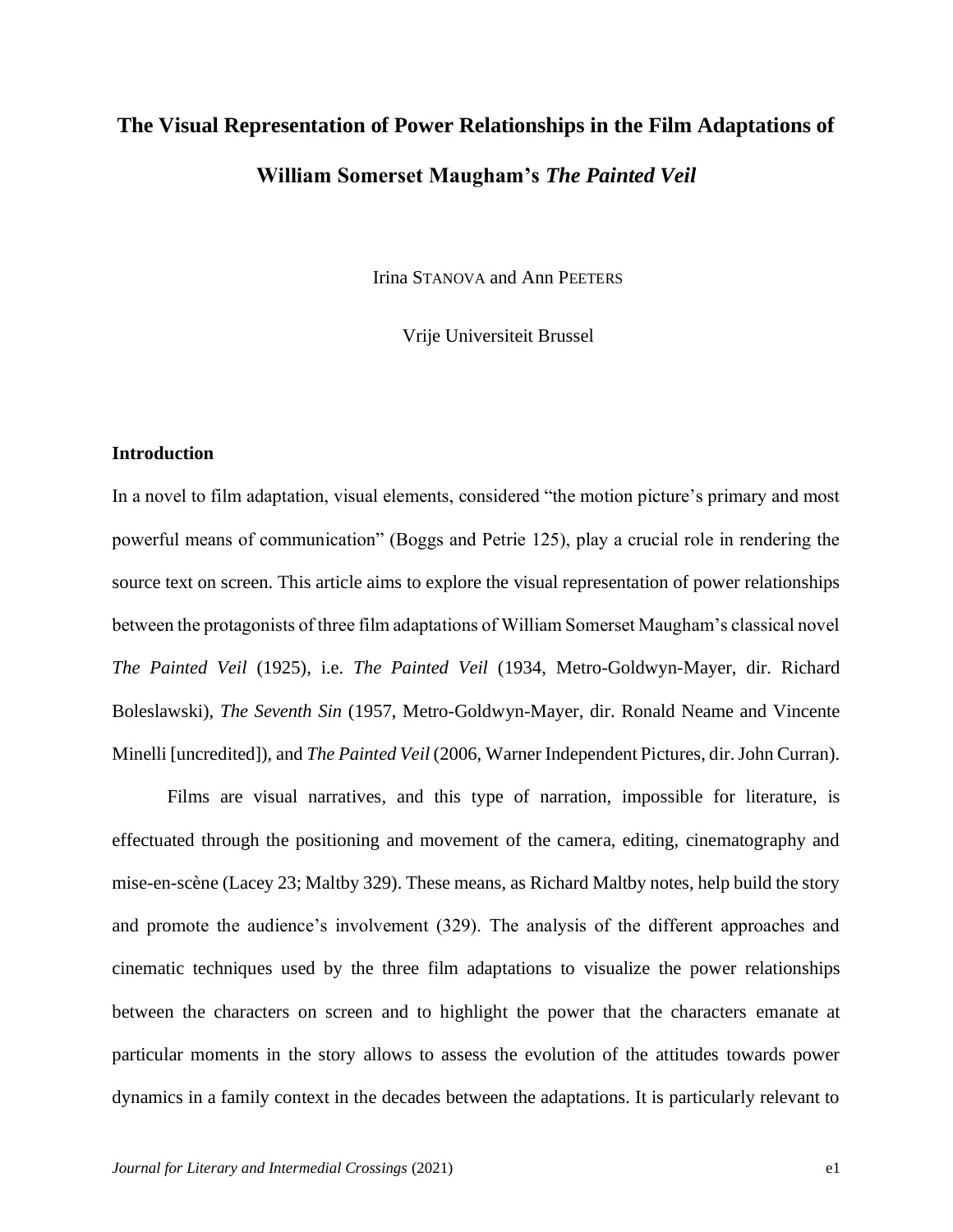consider this at present as the film adaptations in question demonstrate the changing attitudes towards power balance in a family and the critical reassessment of gender roles.

In *The Painted Veil*,<sup>1</sup> the shy and reserved British bacteriologist Walter Fane brings his somewhat superficial wife Kitty to Hong Kong, where she starts an affair with the Assistant Colonial Secretary, Charlie Townsend. On discovering his wife's infidelity, Walter accepts the post of a doctor in Mei-tan-fu, a cholera-stricken town in inland China, and forces Kitty to accompany him there. However, he agrees to grant an amicable divorce if Townsend signs a promise to divorce his wife and marry Kitty. Confirming Walter's expectations, Townsend is not ready for such a commitment, and Kitty is forced to follow her husband, stepping on the path of self-discovery and moral growth.

The novel *The Painted Veil* and its latest adaptation to date (2006) have been regarded from several perspectives, including colonialism, Orientalism, and feminism. However, the earlier adaptations have been largely disregarded, and scholars have yet to compare all three screen versions of *The Painted Veil*. In addition, the question of power relationships in the novel and the visual aspects of its adaptation(s) has received rather limited scholarly attention. One of the most relevant issues raised in previous research is the signification of both gender and China in the novel (Holden 1994). In Holden's view, the book is determined by disclosure and enclosure; it "seems to focus not upon the truth behind the veil but the veiling itself" (67). In this article, the focus is on the disclosure element and the analysis of what is rendered visible in Kitty and Walter's power dynamics. Agnieszka Kurzawa (2017) regards the relationship of the protagonists of *The Painted Veil* (2006) from the point of view of female and male physical and emotional spaces, with Walter initially excluding his wife from his space and keeping a self-imposed emotional confinement, and

<sup>1</sup> All further references are to the 2001 Vintage Classics edition of *The Painted Veil*, which will be abbreviated as PV and inserted parenthetically in the text.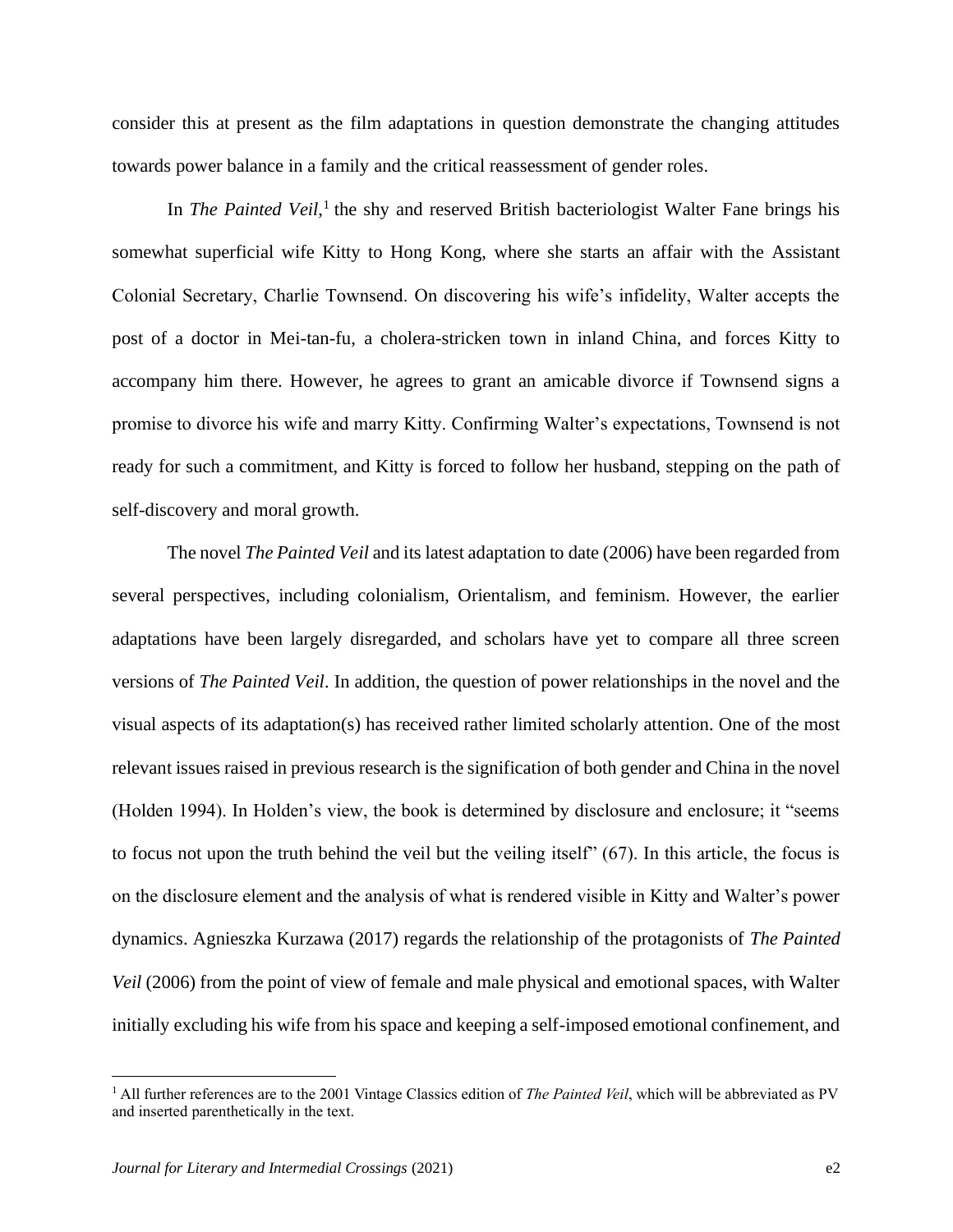with Kitty transgressing her own metaphorical and literal space through her work at the convent in Mei-tan-fu and spiritual growth. Yitong Pan's analysis (2021) regards the 2006 film adaptation from a visual point of view, exploring positional relationships of the protagonists in several scenes. Pan focuses on the use of haptic visuality in the psychological portrayal of the characters and proves that this type of visuality, by turning psychological aspects into tangible material, gives to the audience a deeper understanding of the protagonists' inner changes.

The present article sets out to analyze general power dynamics in the husband-wife relationship in *The Painted Veil* and its film adaptations, the influence of the context of film production on this specific aspect, and the visual representation of power balance through an indepth analysis of one scene. It differs from previous studies in connecting gender issues and visual aspects of power dynamics and in offering a graphical representation of power relationships in the analyzed scene. The first part of the present analysis will trace the progression of power dynamics in the husband-wife relationship in *The Painted Veil* adaptations, whereas the second part will focus on a pivotal scene, in which the couple discuss the move to Mei-tan-fu. The scene is remarkable for several reasons: its importance in the narrative, its presence in all the three film adaptations, and the rich material that it provides for the purposes of the present work. By focusing on one scene, precaution has been taken not to disregard its narrative context. The in-depth analysis of the mise-en-scène and blocking in the scene of the protagonists' confrontation reveals the use of various cinematic techniques that emphasize the complex power struggle between the characters, their fluctuating strengths and vulnerabilities and even the scope of their knowledge.

The representation of the couple's power dynamics can be argued to agree with the norms of the classical Hollywood style, to which the analyzed adaptations belong. Classical Hollywood style, according to John Belton, demonstrates "American cinema's proficiency as a narrative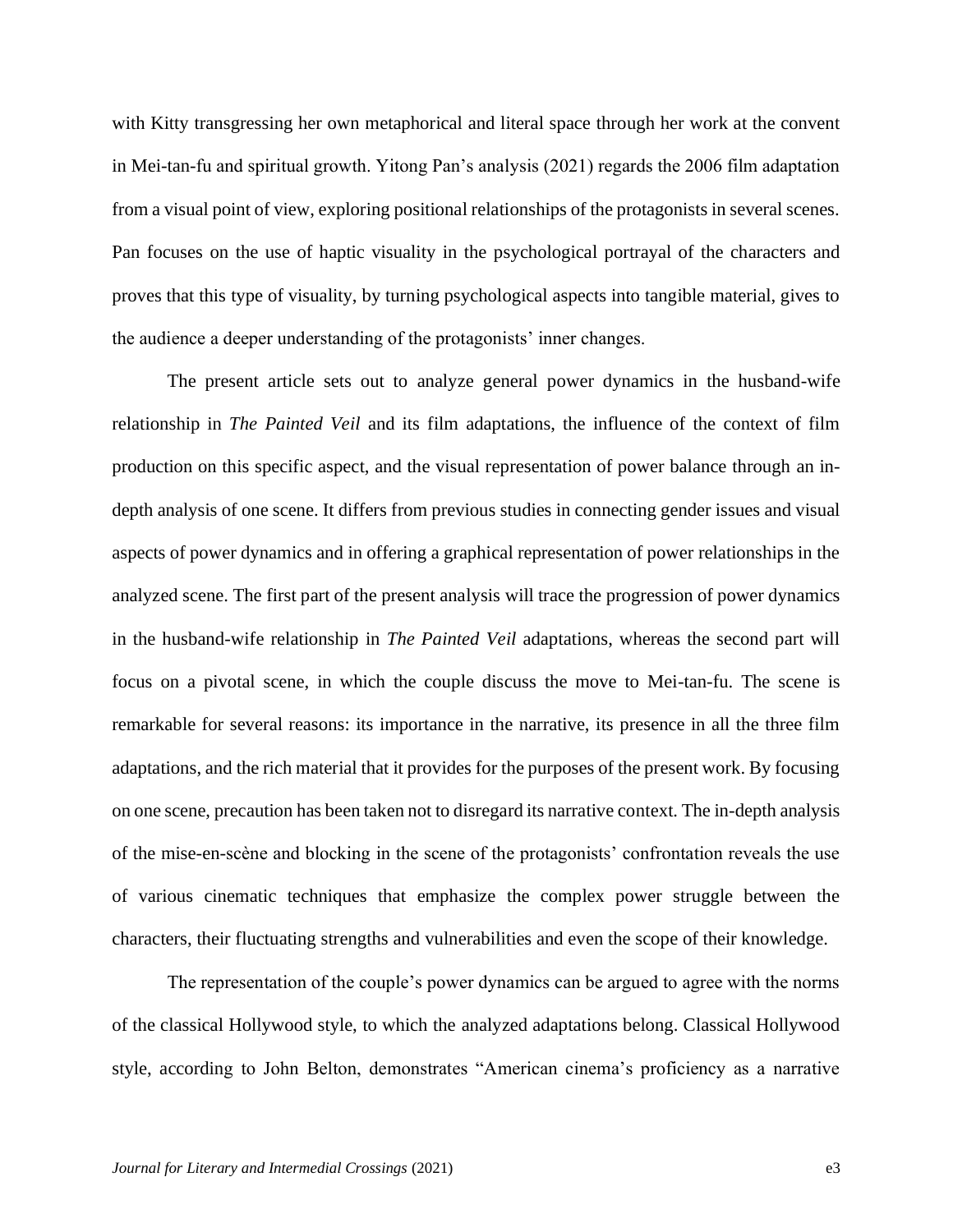machine" (23) by using various visual means to support the narrative. Moreover, visual elements in films adopting classical Hollywood standards contribute significantly to modelling a specific emotional response from the audience. Richard Maltby, for instance, commenting upon the exploitation of affective qualities of films by the Hollywood film industry, even states that the "generation of audience emotion substitutes for 'Art' in Hollywood's commercial aesthetic" (54- 55). Both narrative development and the generation of emotions rely significantly on the visual aspects of a scene.

In classical Hollywood cinema the intended meaning is enhanced visually through various cinematic techniques. Blocking, the actors' positioning and movements, acquires a narrative function: the physical position of the actors in the frame and the way in which they hold their bodies can provide an extra layer of meaning, clarify the relationship between their characters, and, as Sarah Kozloff points out, contribute to the effect of the dialogue on the viewer (96). In the present work, blocking is considered a primary source of information in the analysis of power relations. In particular, an actor's standing (as opposed to sitting) position or his/her proximity to the camera can serve to indicate his/her character being in a position of power. Finally, the camera angle can emphasize a character's authority or subordination. The use of these techniques and their interpretation will be laid out below. The following section focuses specifically on the correlation between the visual representation of power relationships and the historical context of production of the adaptations in question.

#### **Film adaptations of** *The Painted Veil***: Contexts of Production**

In films, the visual representation of power relationships between male and female characters can offer important insights into the attitudes and beliefs dominating society regarding gender (in)equality in a certain period. The French philosopher Louis Althusser considers that films are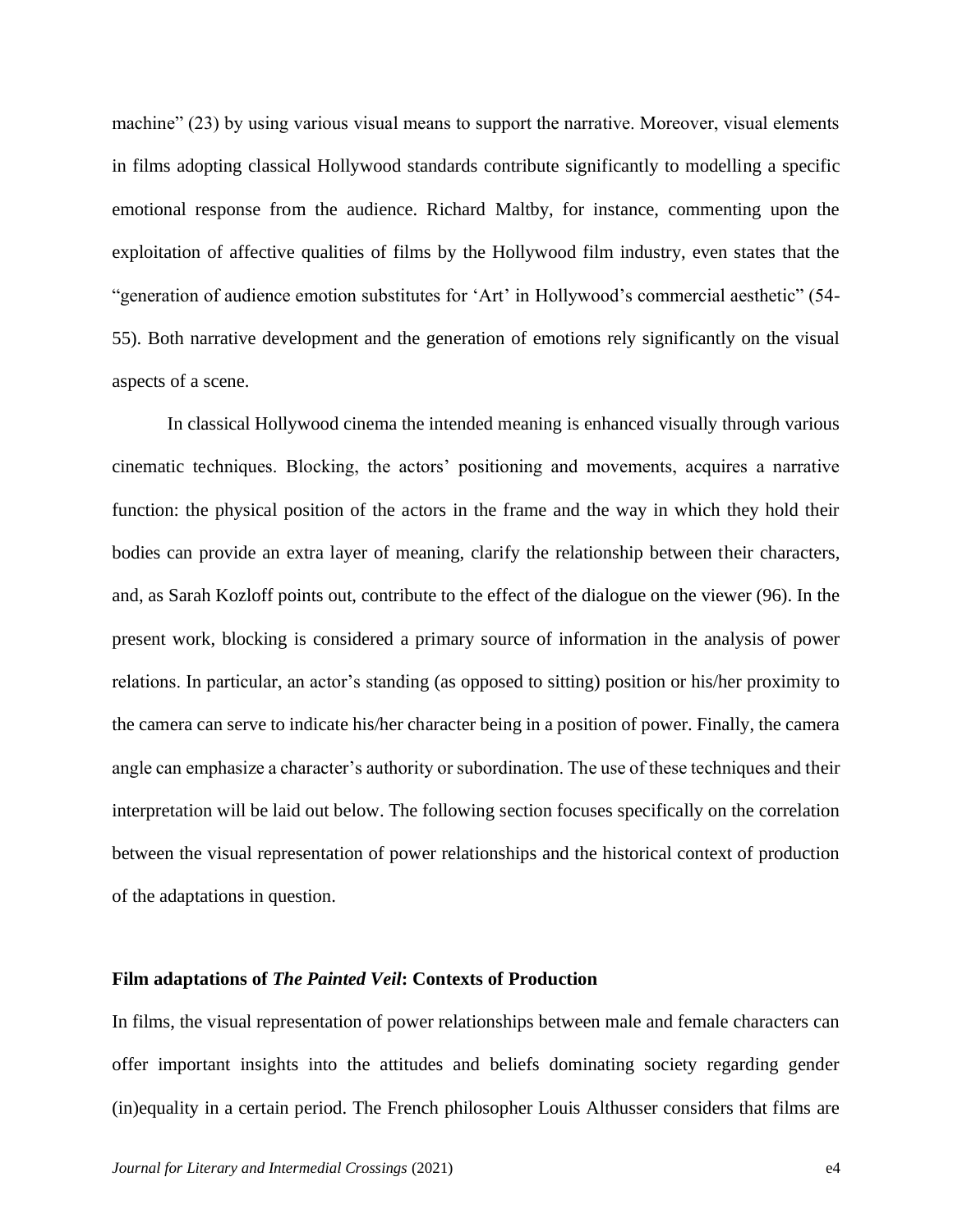"*active* in creating *particular* representations of reality" (qtd. in Lacey 163; original emphasis). Robert C. Allen and Douglas Gomery stress that filmmakers are subject to social pressures and norms, and, accordingly, their fictional film characters are given "attitudes, gestures, sentiments, motivations, and appearances that are, in part at least, based on social roles and on general notions about how [a husband, a wife, etc.] is 'supposed' to act" (84, 158). Therefore, more recent adaptations can reflect ideological, social and cultural shifts that have occurred since the production of the source text or previous screen versions. Through the analysis, it becomes apparent that the historical contexts of creation had a decisive influence on the representation of power relationships in the adaptations of *The Painted Veil*.

All the three film adaptations of *The Painted Veil* were produced in Hollywood; the first two belong to the classical period of Hollywood cinema that lasted from 1917 to 1960 (as defined by Bordwell et al., qtd. in Lacey 135). *The Painted Veil* (1934) was created during the Great Depression in an oligopolistic Hollywood dominated by eight corporations, of which Metro-Goldwyn-Mayer (MGM), specialized in upscale adaptations, formed part. A typical criticism of Hollywood films produced between the 1920s and the 1940s treats them as "unrealistic," containing artificial stories and improbable characters, failing to accurately reflect real-life situations (Jarvie 137), while studios are reprimanded for exploiting successful formulae, teaching the audience what to expect and conditioning it into conformity (Adorno and Horkheimer, qtd. in Hollows and Jancovich 19-20). Although the 1934 adaptation was shot before the reinforcement of the Production Code in 1934, it was released after the Code was adapted. The Code stipulated that adultery must not be explicitly treated or presented attractively, and it prescribed respect for "the sanctity of the institution of marriage" (Lewis 304, 120), to which the adaptation managed to conform despite the subject matter of the source text. Maltby stresses that during the classical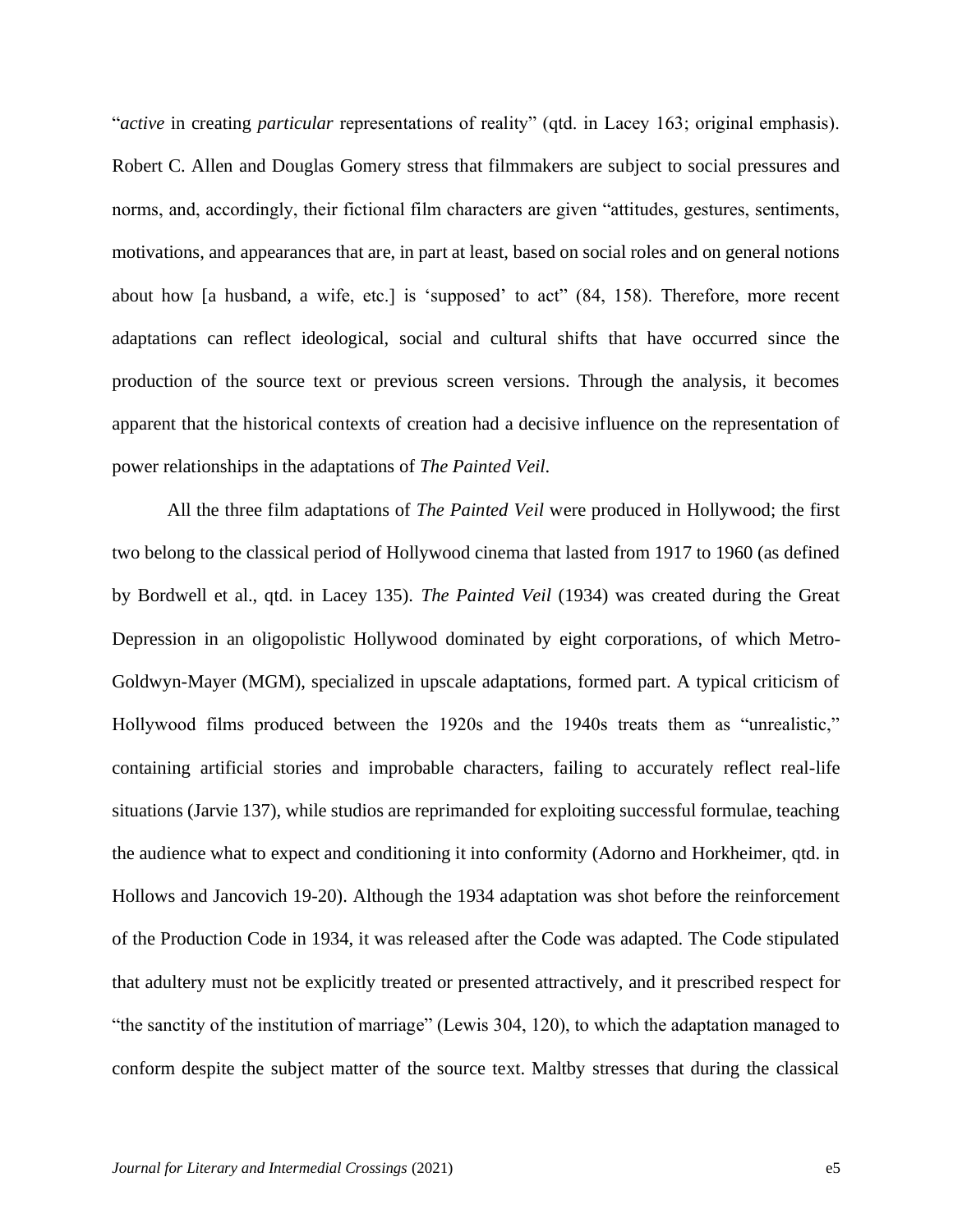Hollywood era writers, directors, and actors had limited influence on the final product, contrary to the film's producer (139, 155). In the 1930s, actors had exclusive long-term contracts with specific studios, which tried to "fit" the films to their stars, associating a character or genre with them (Allen and Gomery 148, 181). Thus, *The Painted Veil* became a star vehicle for Greta Garbo who signed a contract with MGM in 1925. The film exploits the exoticism of Garbo's accent and confirms her image as tormented and "divinely untouchable" (Earley 250). As Earley puts it, in the 1930s, when a shift to a more realistic depiction of women on the screen took place, and they became "flesh and blood, attainable and real," only Marlene Dietrich and Greta Garbo retained the aloof "woman-of-mystery" image (248, 250).

The second film adaptation of Maugham's novel, *The Seventh Sin*, was produced in the 1950s, when filmmakers adapted large amounts of commercially popular novels for the purpose of attracting diminishing audiences to the cinema theatres again (Earley 271). Moreover, melodrama thrived as a genre in this period of social turmoil, when although a patriarchal power structure remained dominant, traditional roles were being challenged (Lacey 173). Considering the historical context, it is also noteworthy that in 1952 The Supreme Court of the U.S. overruled the Production Code, which meant that Hollywood could finally include topics that were too risky to address earlier. Similar to *The Painted Veil* (1934), *The Seventh Sin* (1957) was not considered to be realistic from the moment of its release. In a review from the year of its release, for instance, *The New York Times* states that the film "generally seems as remote now as the very setting [in the British colony]" and "remains, slightly unreal, long ago and far away" ("The Seventh Sin Opens [...]", 29 June 1957).

The third and most recent adaptation, finally, was screened 80 years after the novel was published. As Brian McFarlane notes, the time-lapse between the publication of the novel and the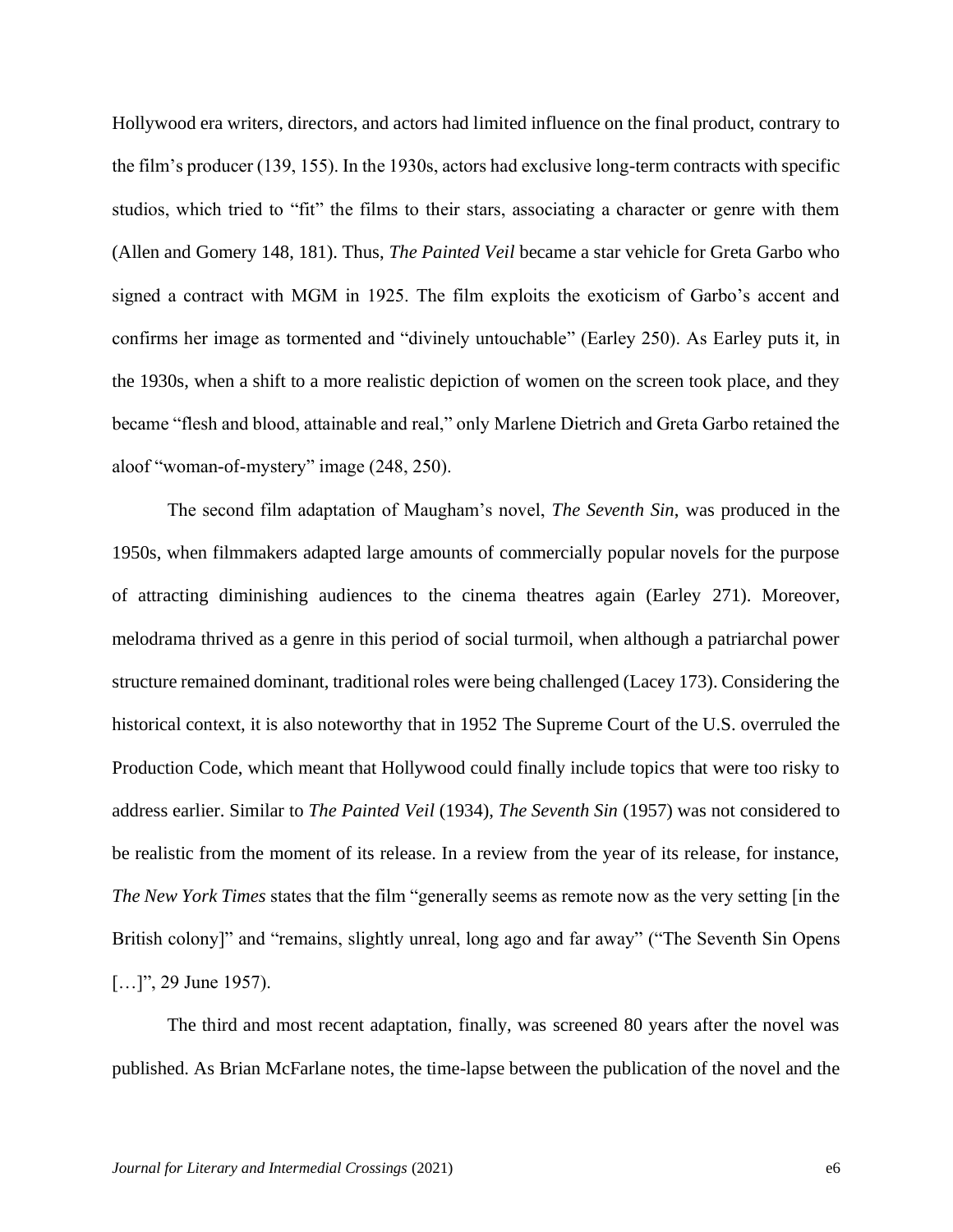production of the film version influences the way the source text is rendered on screen (137, 187). Indeed, in the decades separating *The Painted Veil* (2006) from the previous adaptations, important ideological and social shifts had taken place. Gender relationships generally developed towards equality, and changes in censorship led to the abandonment of the Production Code and the introduction of the rating system in Hollywood, while, at the same time, the Chinese Film Board introduced censorship for this particular film shot on location in China. In addition, the genre of melodrama was largely rehabilitated, after a period of being viewed as an inferior genre (McFarlane 191), and Hollywood had developed a more realistic style in the years separating the film from the previous adaptations, which significantly influenced the acting style and the representation of the characters. The first two adaptations of *The Painted Veil* were made in a period (1930s to the late 1950s) when women on screen "were to be looked at and to 'look good'" (Lacey 178), which can be observed in Garbo and Parker's positioning in the films from 1934 and 1957. In the 2006 film, however, the leading actress Naomi Watts is often shown dishevelled, without or with minimal make-up, rather a "real" woman than a glamorous Hollywood star, the opposite of the images created on the screen by Greta Garbo and Eleanor Parker.

## **Husband vs. Wife Power Relationship in William Somerset Maugham's** *The Painted Veil* **and Film Adaptations**

Strong criticism of women's position in society and a predilection for personal freedom in Maugham's novel are largely neglected or confronted in the screen versions. As for the husbandwife power relationship in the adaptations of *The Painted Veil*, it needs to be noted that classical Hollywood cinema as an institution supported male dominance and patriarchy, and practiced both fetishization (overvaluation) and devaluation of the woman by transforming her into a spectacle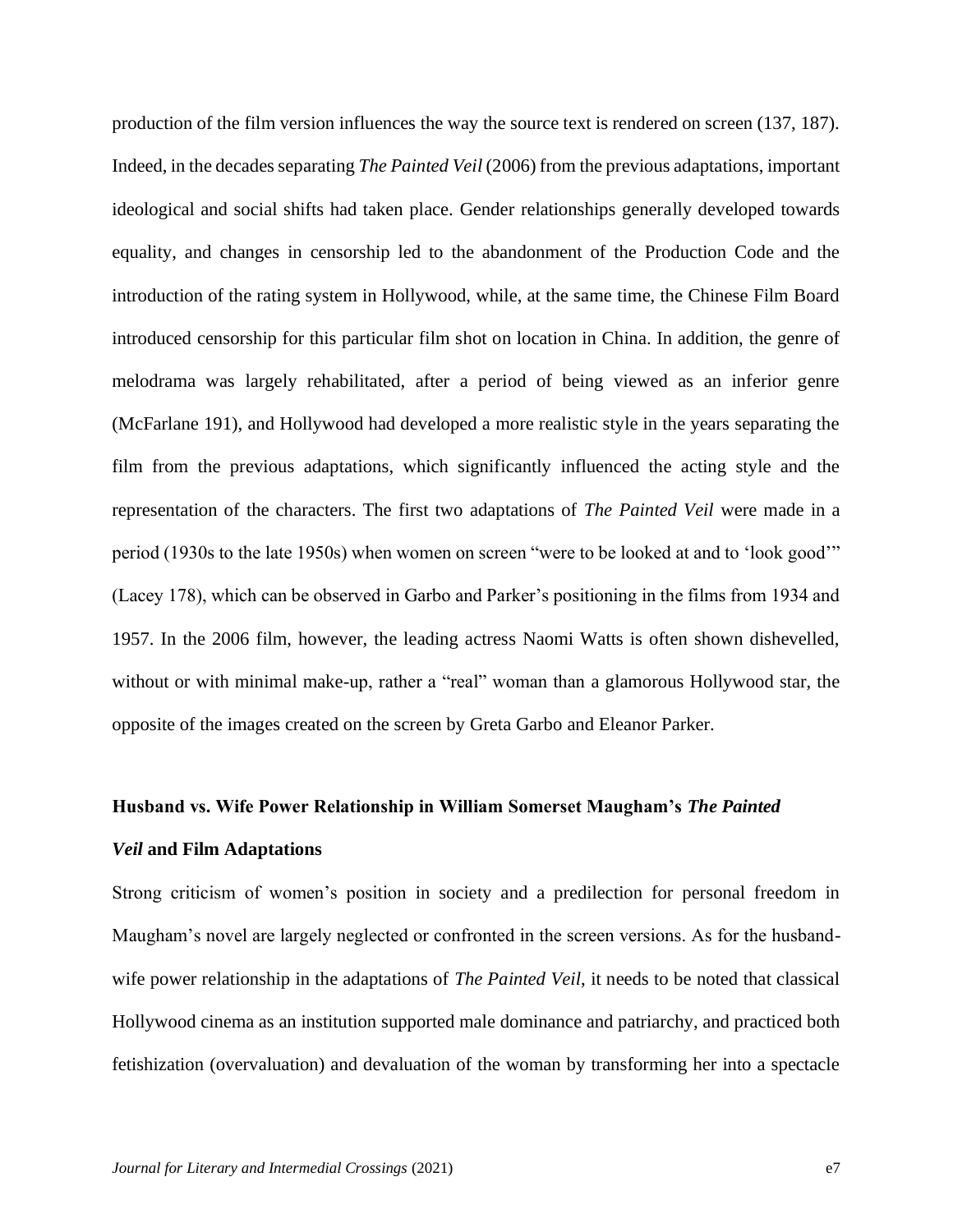through lingering close-ups, glamorous costumes, etc., or by representing her as a guilty object (Belton 241). This practice is prominent in *The Painted Veil* (1934) and *The Seventh Sin* (1957).

Supporting traditional family values, the 1934 film adaptation offers merely one brief reflection on the position of women in contemporary society through Katrin's (Kitty in the novel) curtailed ironic remark, "A good husband is what every girl [needs]" (00:07:42-45). In the 1920s, for the first time in American culture, women's sexual desire became a subject of public discussion, even though it was seen predominantly as a threat to traditional family values and ideals of American masculinity (Maltby 404). The film appears to send a warning to the female audience against following their sexual desires. At the end, Katrin learns to appreciate her hardworking husband's worthy qualities and accepts his limited attention towards her. Thus, Maugham's story of a spiritual quest is transformed into a story of coming to terms with patriarchal inequality and loving submission. The couple's reconciliation at the end of the film suggests that they have reached a certain harmony and power balance in their relationship; however, it also suggests that Katrin, from that moment on, would perform the duties of a loving and devoted wife.

In *The Seventh Sin*, a similarly inferior position of the woman in a married couple is gleaned through Carol's (Kitty in the novel) reflection on loveless marriages and the number of women who try to put the blame on themselves, while the traditional view on a wife's role is voiced by the Reverend Mother: "It's a wife's duty to make her husband happy" (01:20:47-50). Carol's relationship with her husband is contrasted with that of Waddington, a British official in Mei-tanfu, and his Chinese wife, whose devotion to her husband, according to Waddington himself, "is impossible for a Western woman to understand" (01:14:03-08). This comment traces a difference between Occidental and Oriental visions of power distribution in a couple and labels the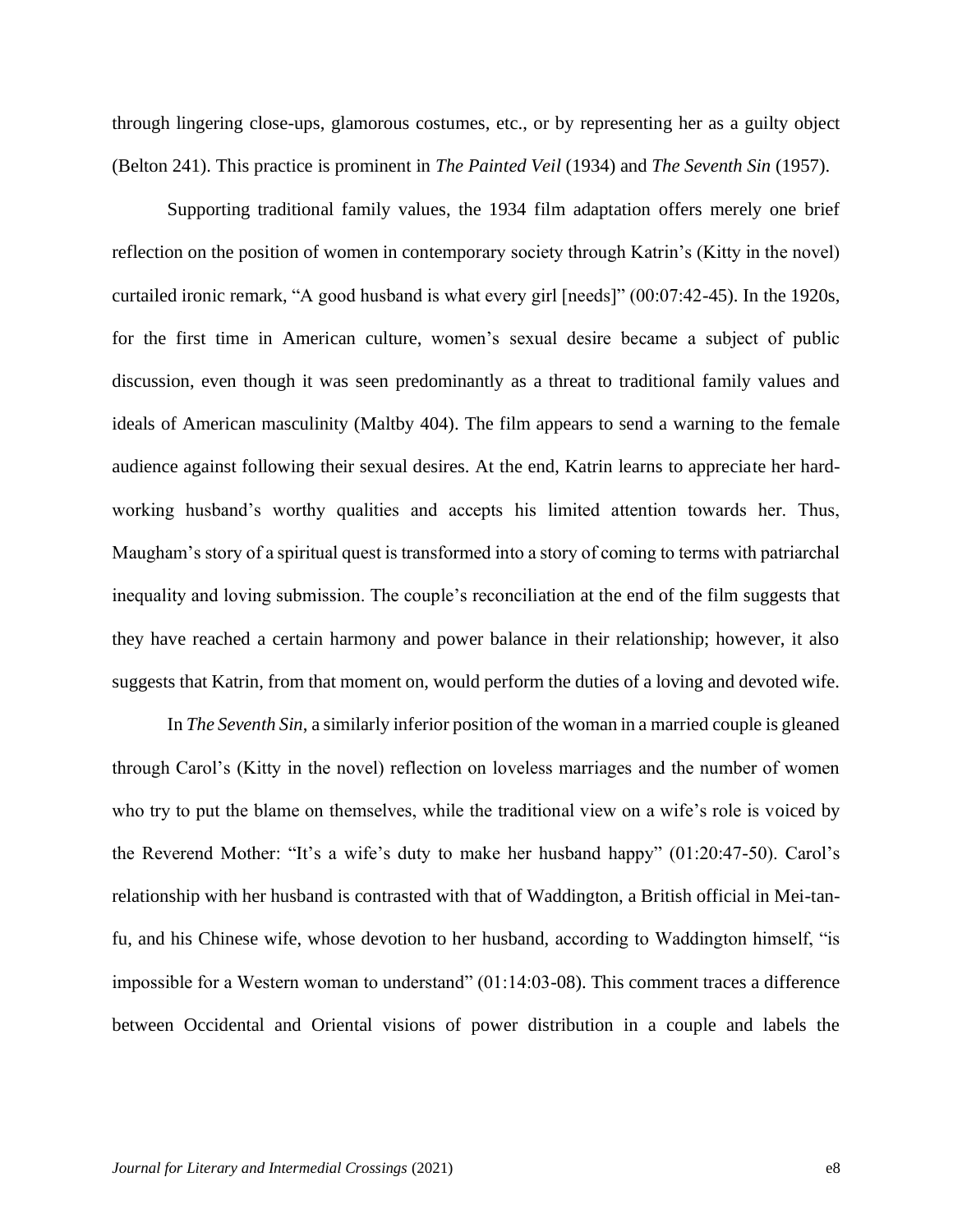"emancipated" Occidental one as "unhappy" (based on Carol's example) and the "devoted" Oriental one as "happy."

In the 2006 adaptation of *The Painted Veil*, finally, women's position in society has clearly albeit subtly changed. Kitty's protest that "the very idea that a woman should marry regardless of her own feelings is simply prehistoric" (00:06:26-34) is met with a reproach of her being a financial burden for her parents. In compliance with the shift in societal attitudes in the  $21<sup>st</sup>$  century, duty is viewed in the film from a different perspective. Kitty's claim that her duty is to stay with her husband is contrasted with Mother Superior's reply that "duty is only washing your hands when they are dirty" (01:48:14-17). However, this adaptation, similarly to the 1934 film, ultimately asserts traditional family values, as Kitty eventually transforms into a loving and devoted wife.

In the novel, the husband-wife relationship has three distinct stages in terms of power dynamics, evolving (from Kitty's perspective) from strong to weak and back to strong again. During the period preceding the proposal and the beginning of marital life, Kitty is clearly the dominant figure who "barely tolerates her husband's devotion and soon grows exasperated by his deference" (Kuner 77). However, her adultery drastically undermines her position, allowing Walter to impose his decisions against the threat of public scandal and divorce. Kitty slowly regains her power by working in the middle of the epidemic and making decisions on how to build her life after Walter's death. Talking about Kitty's sexuality, Holden (72) distinguishes three stages: hiding/closeting (with her lover), external discipline (trip to Mei-tan-fu enforced by Walter) and confession/self-examination. These three stages, ranging from weak to strong, reflect Kitty's power position in the couple.

In *The Painted Veil* (1934), the first two stages are similar to the novel, evolving from strong to weak. Then, Katrin regains her power status as Walter starts to regret his impulsive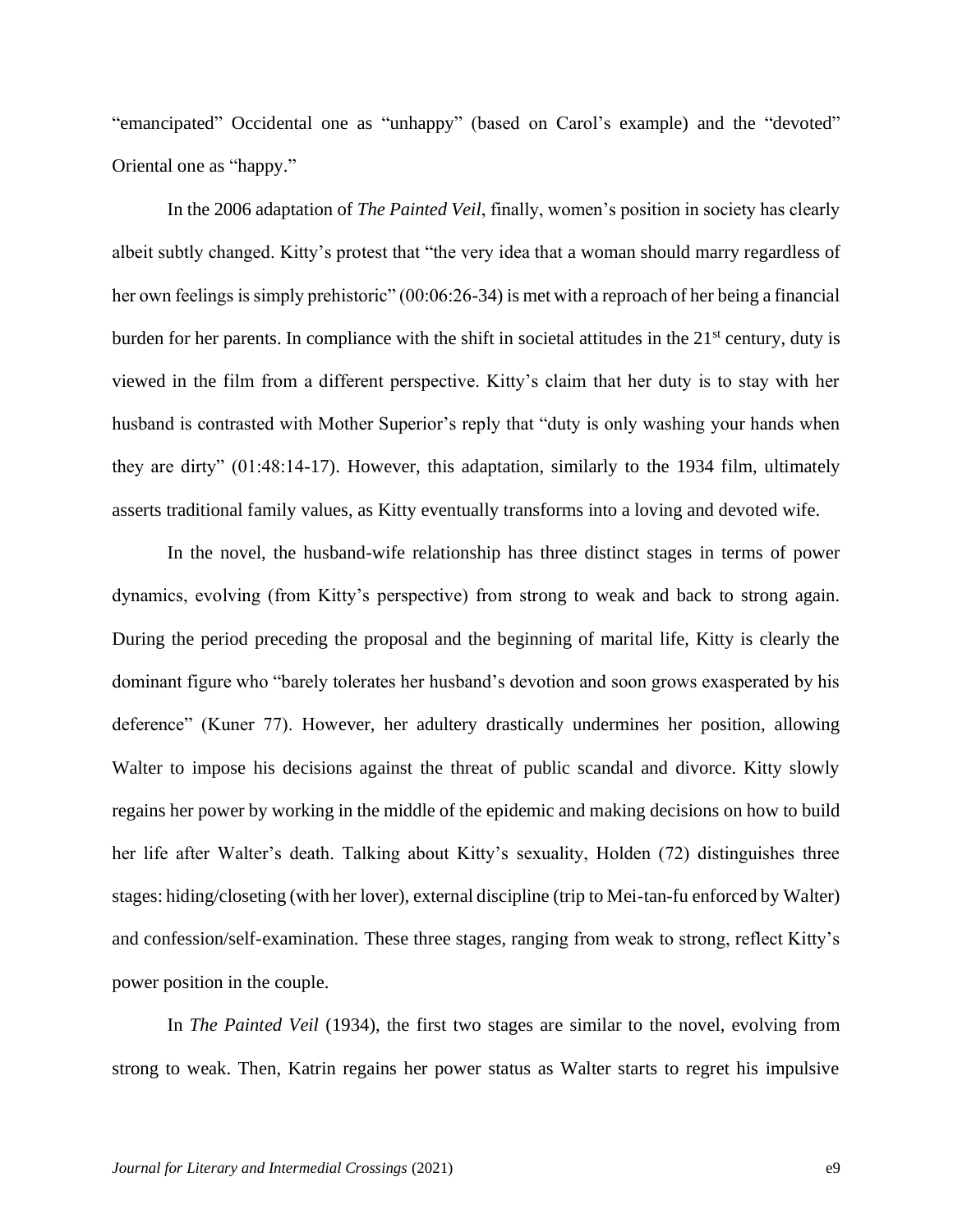decision and professes his love. *The Seventh Sin*, by contrast, follows the pattern from weak to strong. The film starts with Carol in a weak and doubtful position as her adultery is discovered by her husband; she slowly gains strength as her moral growth unfolds, which culminates with her being shown in the closing scene as a strong and liberated woman. *The Painted Veil* (2006), in turn, closely follows on the novel's three-fold model of power dynamics. Initially, Kitty's position can be described as strong (through the flashbacks to her meeting with Walter two years earlier), but it is then weakened (via adultery and departure for Mei-tan-fu) and again strengthened as evidenced by her moral growth, her work at the convent and her improved relationship with her husband. Whether in line with the model of power dynamics presented in the novel or deviating from it, the film adaptations of *The Painted Veil* clearly demonstrate the fluctuation power positions of the female protagonist.

#### **Power Relationship in William Somerset Maugham's Novel: A Key Scene Analysis**

With its complex relationship between the protagonists, Maugham's novel and its screen adaptations represent a peculiar case of power relationships and their visual representation on screen. Numerous scholars have discussed the role of visual elements in novel to film adaptations. Some authors contest regarding such adaptations as a mere transfer from words to images; e.g., Kamilla Elliott finds the designation of novels as "words" and films as "images" neither empirically nor logically sustainable (13-14). However, according to a common interpretation, screen adaptations are viewed as intersemiotic transpositions from one sign system to another, in which the source text is recreated in the aural and visual mode (Hutcheon 16, 8). If the latter view is taken into consideration, the recurrent internal focalization in Maugham's novel can be claimed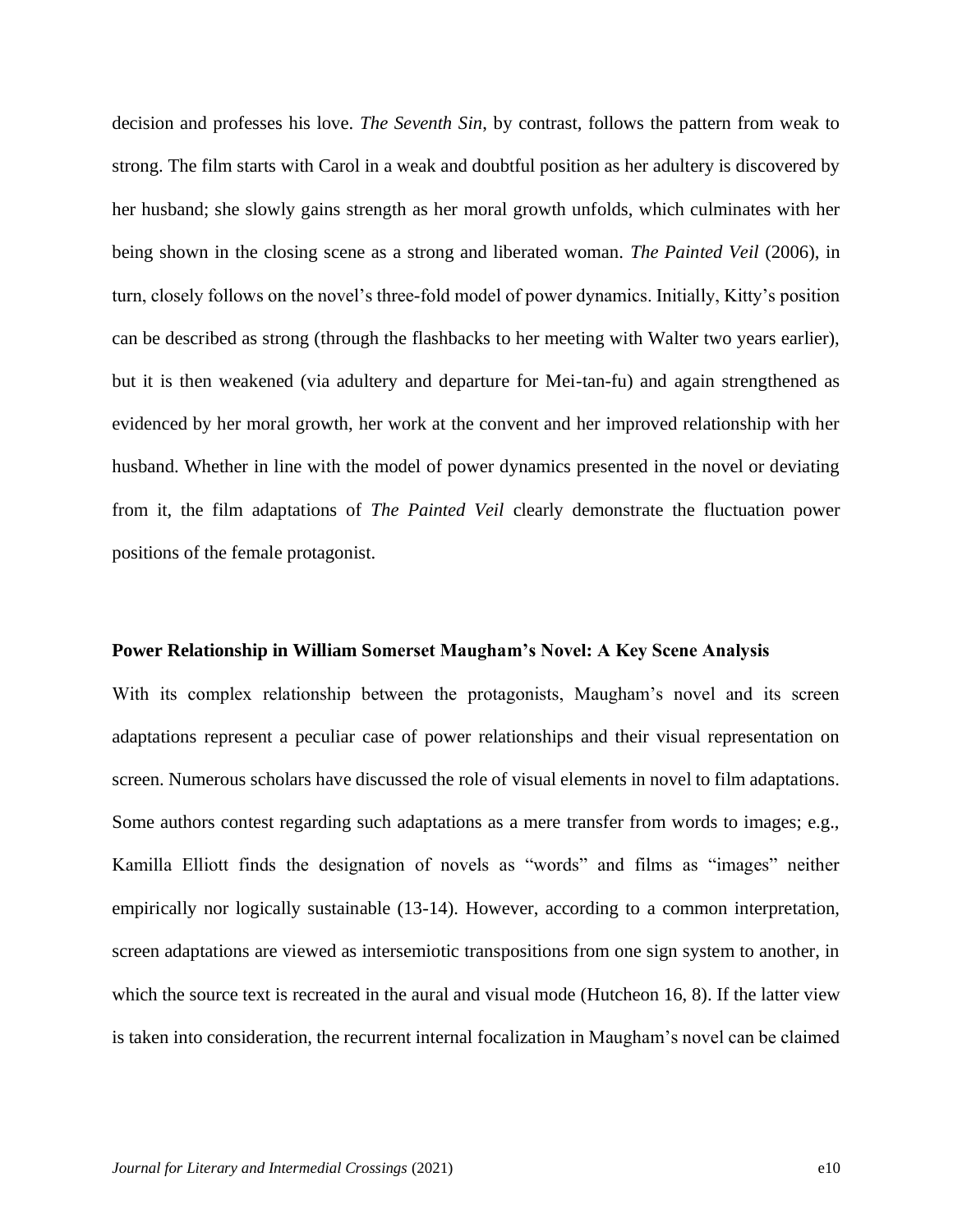to challenge the filmmakers with finding a means to "translate" free indirect discourse into cinematic language.

In the novel, with its extradiegetic narrator and focalization shifting between external and internal, the power struggle inside the couple reaches a climax in the discussion concerning Walter's decision to leave for Mei-tan-fu (PV 48-56). The protagonists' highly intense opposition is expressed through the construction of the dialogue interspersed with Kitty's free indirect discourse and her perception of the situation, e.g., "She felt herself go scarlet. Why did he watch her like that? She looked away in embarrassment" (PV 49); "She leaned her forehead on her hand. Suicide. It was nothing short of that. [...] She couldn't let him do that. It was cruel. It was not her fault if she did not love him" (PV 50). Starting with Kitty's perplexity as to the purpose of the discussion, the conversation takes a sudden turn as Walter announces his decision to leave for Meitan-fu. Chapter 22 finishes with the two lines of dialogue in which Kitty tries to assert herself by resisting Walter's decision, and in which the opposition of the protagonists reaches climax: "'I'm not going, Walter. It's monstrous to ask me.' - 'Then I shall not go either. I shall immediately file my petition [for divorce]'" (PV 51). Chapter 23 starts with Kitty in a perceptibly weaker position: she looks "blankly" at Walter, "falter[s]" as she addresses him, starts to cry, whereas Walter watches her calmly and "without concern" (PV 51-52). Kitty's anger surges as Walter mentions her lover, and she launches an accusing speech. At this point the power control in the dialogue shifts constantly between Walter and Kitty, as both reveal harboring no illusions about each other. The conversation ends when Walter agrees to grant a divorce under certain conditions, and Kitty "walk[s] with measured step from the room" (PV 56) in order to have an urgent meeting with Townsend. She seemingly wins; however, Walter's reserved and mocking manner undermines that impression.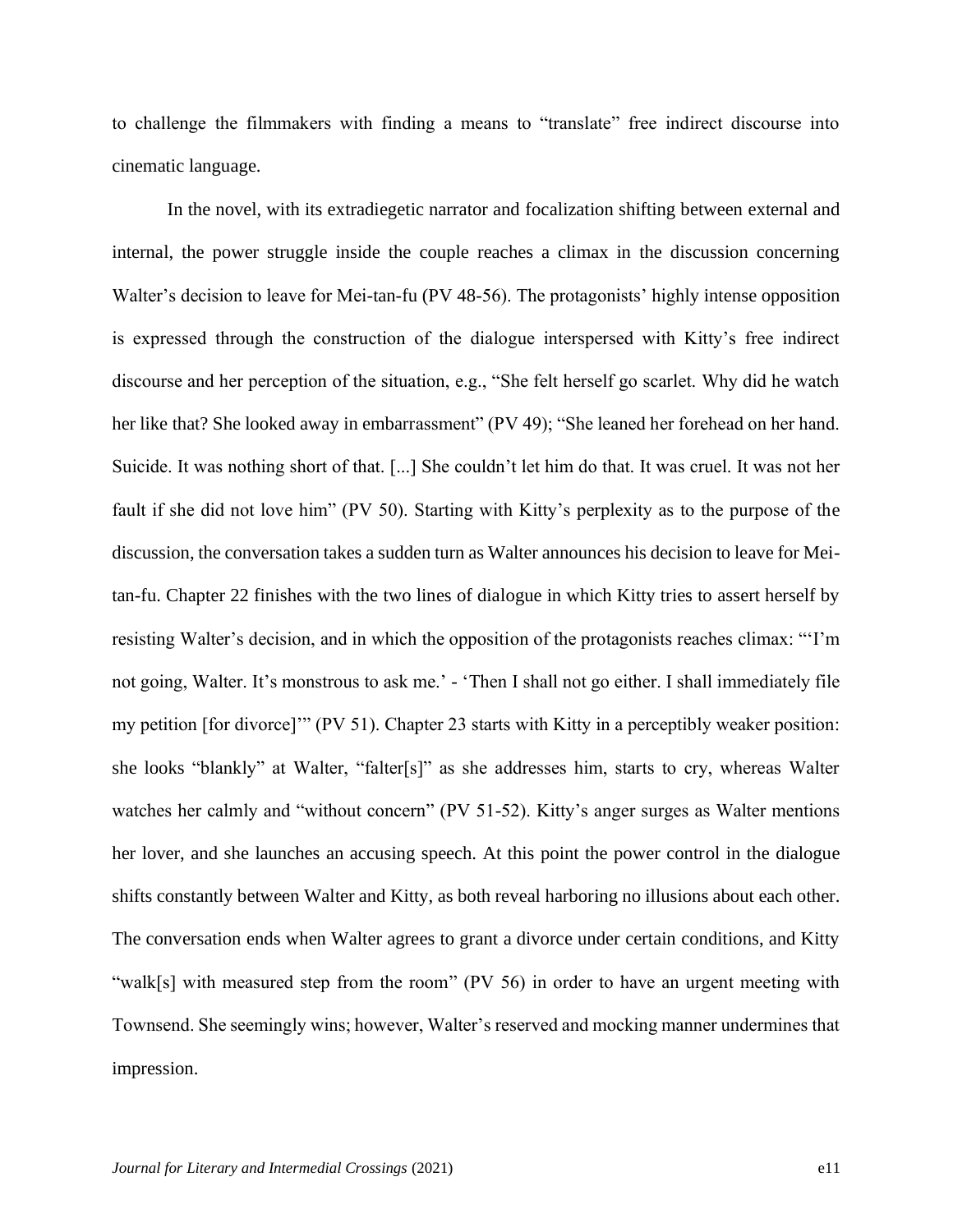Besides the content of their dialogue, in the framework of the present analysis, it is important to consider the interlocutors' physical positions and spatial relationship to each other. As Kitty joins Walter "with a bold face," he asks her to sit down, then sits down himself and starts talking about Mei-tan-fu. The entire conversation takes place while they are seated, which can be gleaned from such references as "[Kitty] sat up now and dried her tears" (PV 52) and "[Walter] leaned back in his chair and lit a cigarette" (PV 55). Thus, in the novel the power struggle between the protagonists takes place in a relatively fixed physical position, whereas the shift of power occurs through the dialogue and the manifested attitudes.

It can be claimed that the confrontation between Walter and Kitty goes beyond a personal dispute; it acquires a more general dimension of gender opposition, referring to such issues as the position of a woman in the first quarter of the twentieth century, her restricted choices, limited freedom, the role attributed to her by society, and her 'Otherness' since, as Spivak (qtd. in Ashcroft et al. 174) points out, "women in many societies have been relegated to the position of 'Other,' marginalized and in a metaphorical sense, 'colonized'". Kitty's marriage under the pressure of her family's expectations, her fragile situation in case of a public divorce, Walter's clear dominant position in the couple and his greater freedom of decision-making constitute an important background to the scene. Kitty arguably personifies the social changes that British society was undergoing at the time of the publication of the novel, revaluating the position of women and their freedom of choice.

In her article on feminism and colonial discourses, Chandra Mohanty comments on sexual difference equating female subordination, with power being "automatically defined in binary terms: people who have it (read: men), and people who do not (read: women)." She warns against such "simplistic formulations" which "reinforce binary divisions between men and women" (207).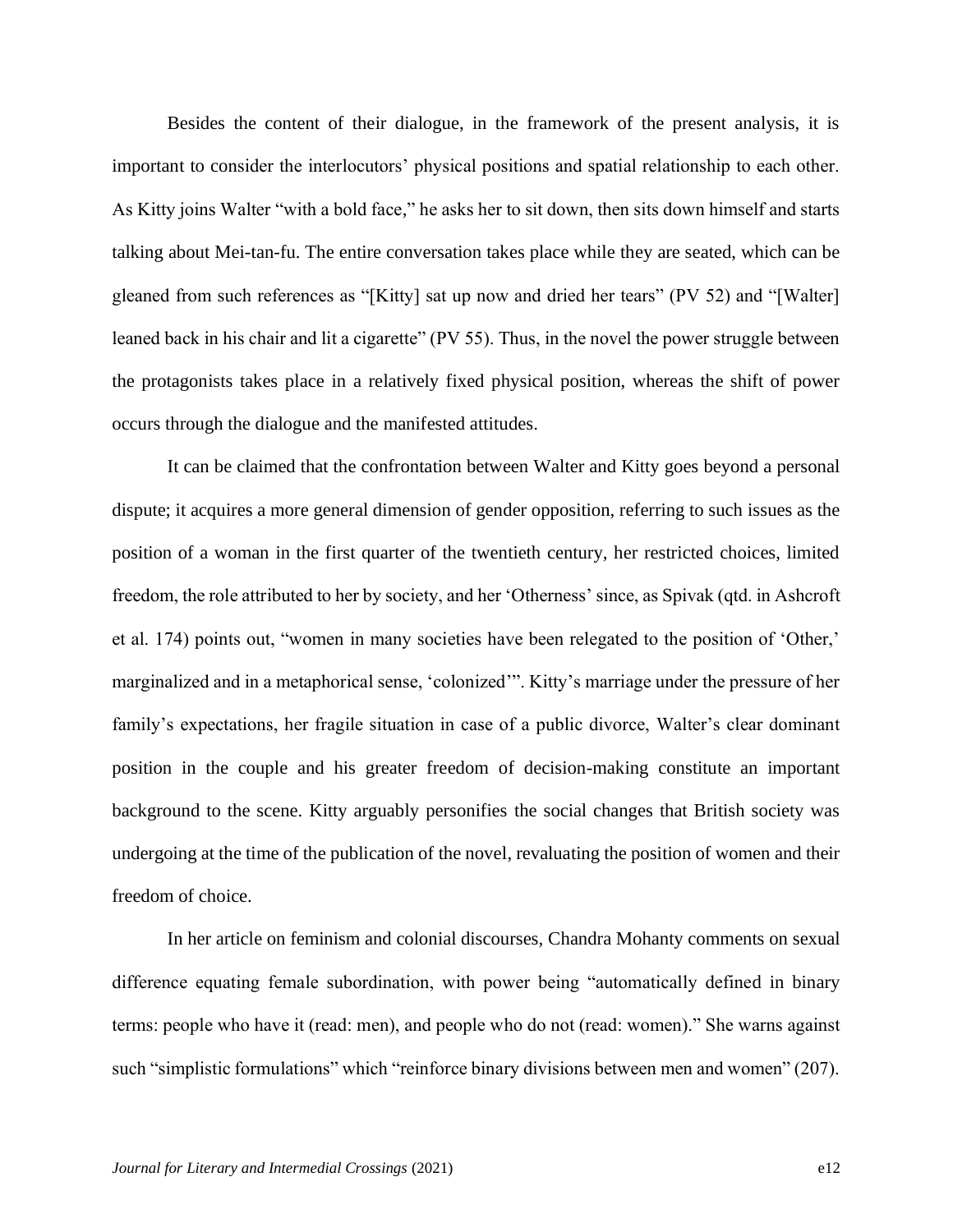The confrontation witnessed in the analyzed scene can be read in the light of this, possibly simplistic, binary opposition between a man and a woman in relation to the power they possess; it can be interpreted from the perspective of clearly defined hierarchy and gender constructs as well. What makes the scene stand out is the restructuring of power dynamics associated with male/female difference and the constant shift of the dualistic positions powerful/powerless, dominating/dominated, superior/inferior. In so doing, the conflict between the protagonists creates a tension between masculinity and femininity. Talking about power becoming "highly sexualized and hierarchically gendered," Jane Caputi lists violence and control of space as intrinsic components of masculinity (61); she states that power in patriarchal consciousness is understood as the ability to compel obedience and to dominate. What is important in the analyzed scene is that domination identified with masculinity and submission identified with femininity are not stable: they are constantly challenged. The question is whether, and to what extent, this scene in the adaptations of *The Painted Veil* reflects general social changes in the positioning of women and indicates an increasing gender equality.

#### **Power Relationship in the Film Adaptations of** *The Painted Veil***: Key Scene Analysis**

Through a combination of narration and monstration, films visualize what a literary text can only tell (Stam 35). While a novel stimulates the reader's imagination through narration, a film presents the story "physicalized" through performance, as screenwriter Michael Lengsfield puts it. In addition, films tend to offer a more concrete representation of the text: as John McGuire aptly notes, whereas "a written medium […] allows for some indirection and contemplation, … the visual aspects of a film demand more literalism" (11). In this article, we propose that certain implicit elements in the literary work can gain strength and emphasis in a film adaptation, and we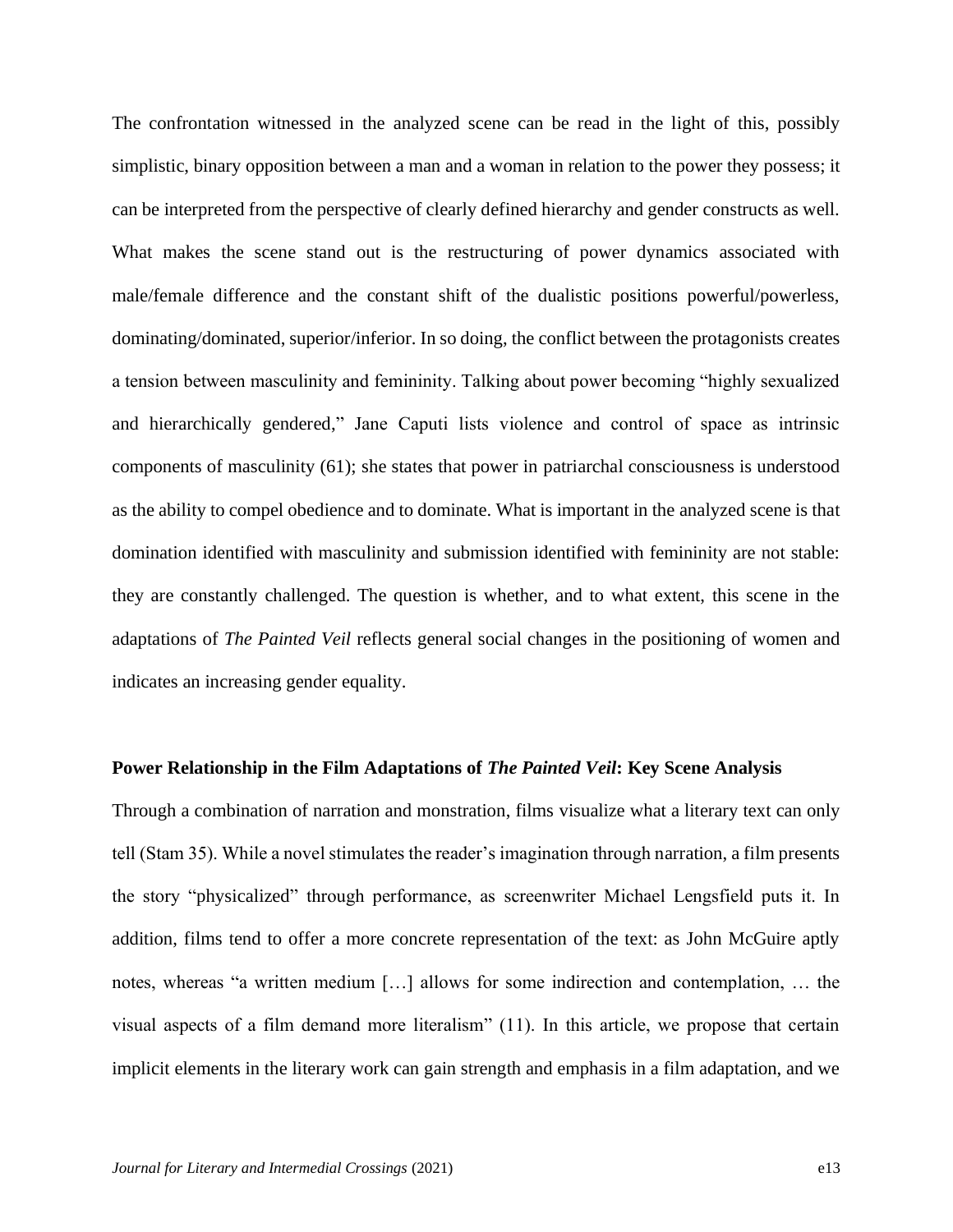consider visual elements as intrinsically supporting the narration and providing additional clues facilitating the interpretation of a scene and of the relationship between the characters.

Even though the adaptations of *The Painted Veil* reshape the source text to a variable degree, the key scene described above is retained in all the three versions. The filmmakers' decisions related to the staging (the arrangement of performance space and the visual details of the performance) influence the audience's interpretation of the scene. Represented graphically, the fluctuation of the characters' positions of power becomes prominent. In tracing possible correspondences between form and function, it can be argued that the characters' physical position, such as standing over someone seated, can indicate a position of power.

While Carolyn Jess-Cooke defines film adaptation exclusively in cinematic terms, as "the process by which a text is visualized on screen" (34), Brian McFarlane specifies that film adaptations offer a combination of perceptual and conceptual experience through verbal and cinematic signs (21, 26-27). Combining images, sounds, words etc., films are multimodal by nature. Indeed, all the cinematic techniques described earlier (blocking, camera angle, etc.) contribute to the construction of the visual image on screen and communicate meaning through various means, including the actors' gestures, facial expressions, costumes, setting, music etc. Even though, in the following, proxemic relationships between the characters on screen are isolated from the other factors, it must be acknowledged that various accompanying elements can potentially intensify or contradict the meaning rendered by the proxemic techniques. In the analyzed adaptations, however, neither strong intensification nor contradiction has been detected, which is why these additional elements can be disregarded. Finally, taking into consideration that, in general, actors' movements and their positions in relation to the camera could be polysemantic and allow for various readings of their power relationships, in the key scene discussed across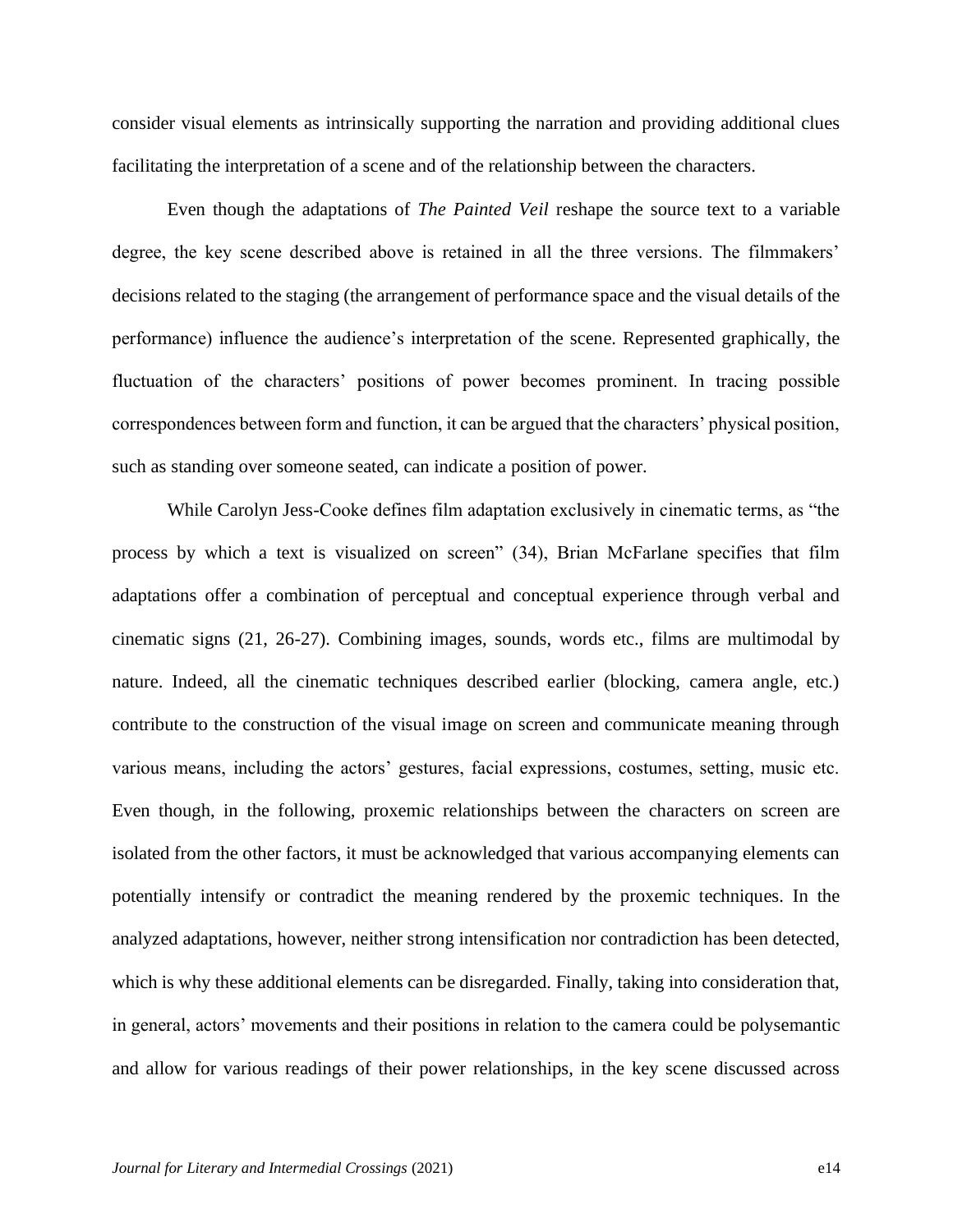adaptations, the meaning of blocking, camera angles etc. has a strong penchant and significantly limits the variety of readings.

In *The Painted Veil* (1934), starring Greta Garbo as Katrin and Herbert Marshall as Walter, in the scene under scrutiny (00:44:08-00:46:18; see a graphical outline of Walter and Katrin's relative positions towards each other in Fig. 1) Walter is shown standing with his cup of coffee while Katrin is sitting in the living room; he is clearly in the dominating position, towering over his wife while sharply announcing that they are going to Mei-tan-fu (Fig. 1, A). As Katrin refuses to accompany him, she stands up and confronts him declaring that she never loved him. At this moment he is sitting in the armchair, and she is in the dominating position, bending over him, professing her love for Townsend (Fig. 1, B). Discarding the depth of Townsend's feelings with contempt, Walter stands up to face Katrin, and being taller than her, makes her look up at him (Fig. 1, C), thus restoring his dominating position and asserting his superior knowledge of Townsend's petty motifs and character.



Figure 1. Spatial and power position of Walter and Katrin in the selected scene in The Painted Veil (1934)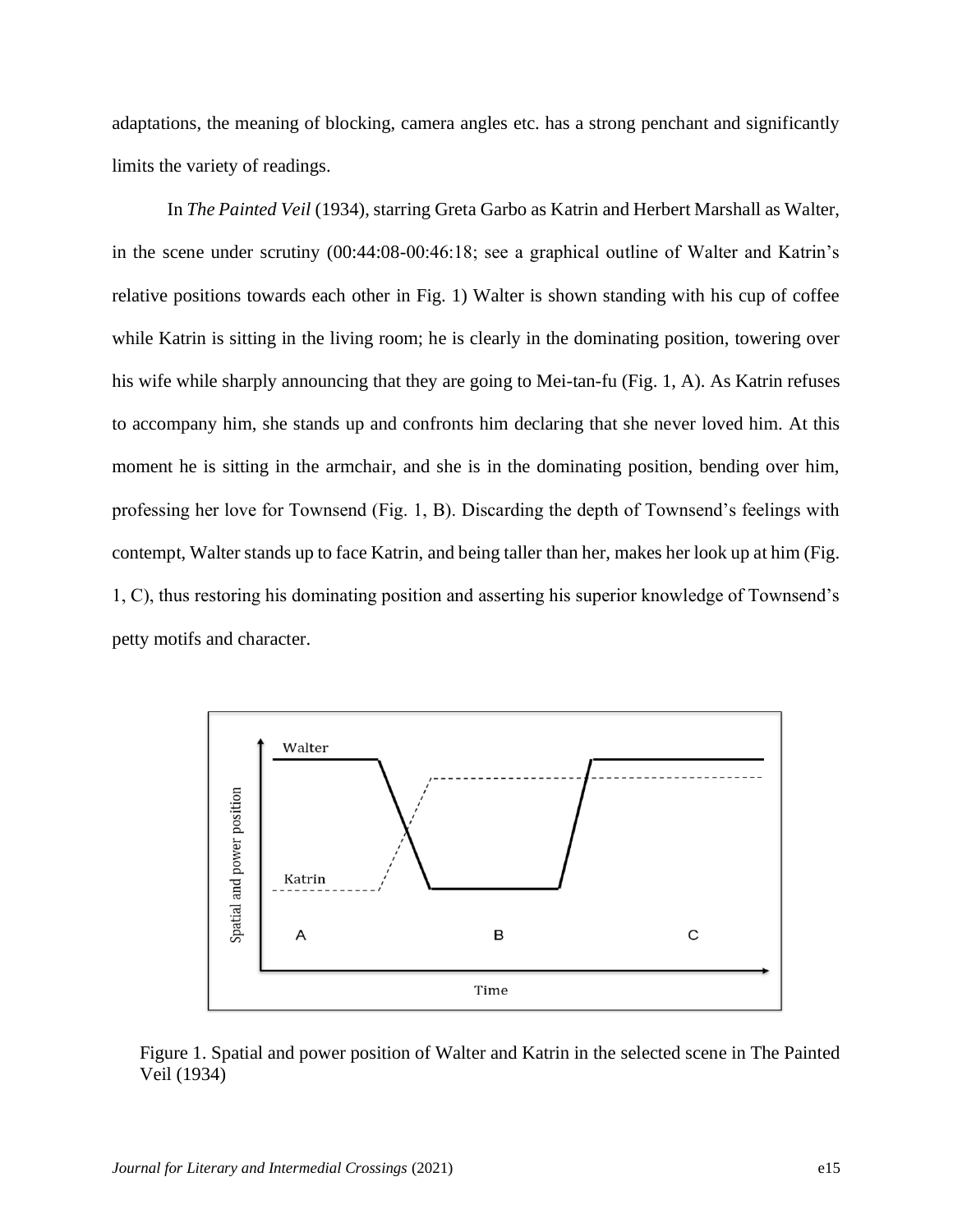A completely different approach is used in *The Seventh Sin* (1957), starring Eleanor Parker as Carol and Bill Travers as Walter. When Walter announces his decision to leave for Mei-tan-fu (00:18:09-00:24:20; see a graphical outline of Walter and Carol's relative positions towards each other in Fig. 2), the positioning of the actors indicates a relationship of dominance and subordination between the protagonists: while Carol stays in the background, Walter stands closer to the camera, which emphasizes his height, strength, and authority (Fig. 2, A). As Carol defiantly admits her infidelity and declares to her husband that she despises him, the interlocutors are shown facing each other, which brings them visually to a more equal position (Fig. 2, B). When Walter reveals his understanding of the reasons why Carol married him, the first technique is used again: Carol is shown farther from the camera, subdued by Walter standing in the foreground (Fig. 3, C). The technique of shot reverse shot is then applied as the characters exchange mutual accusations (Fig. 2, D). Finally, when Carol blames Walter for what happened, he taciturnly accepts her accusations as he sits down while she continues to stand, seemingly dominating the relationship now (Fig. 2, E). However, the power suggested by her positioning is taken away from her as Walter openly calls her a fool for believing the authenticity of her lover's feelings. His superior knowledge of human nature and a better understanding of the situation contradicts his seemingly subdued physical position in relation to his wife.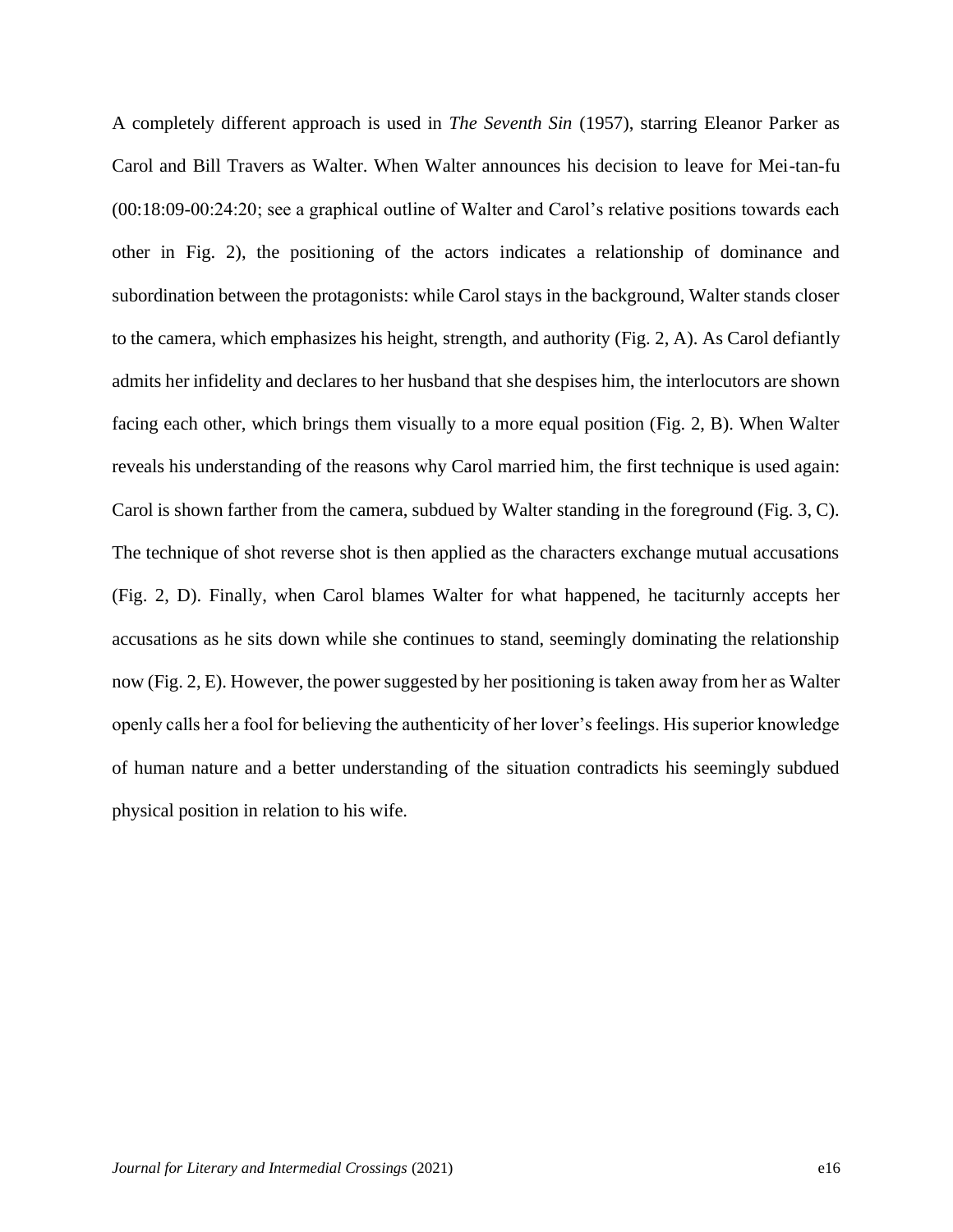

Figure 2. Spatial and power position of Walter and Carol in the selected scene in *The Seventh Sin* (1957)

In *The Painted Veil* (2006), starring Naomi Watts as Kitty and Edward Norton as Walter, two cinematic techniques complement each other with the aim to create a visual representation of the relationship of power: blocking and camera angle. In the scene where Walter plans to announce his decision to take Kitty to Mei-tan-fu (00:24:25-00:29:23; see a graphical outline of Walter and Kitty's relative positions towards each other in Fig. 3), he asks her to sit down (Fig. 3, A); thus, his position of power is emphasized by the composition (he is standing, while Kitty is sitting) and a low angle shot. The latter has the psychological effect of conferring to the subject in focus a strong and powerful look. As Kitty refuses to go to the cholera-stricken town, she stands up (Fig. 3, B), challenging Walter's dominating position, but he physically forces her to sit down (Fig. 3, C), restoring his dominance; finally, she stands up (Fig. 4, D) to tell him that he is partially responsible for her infidelity, challenging both his dominance and self-assurance.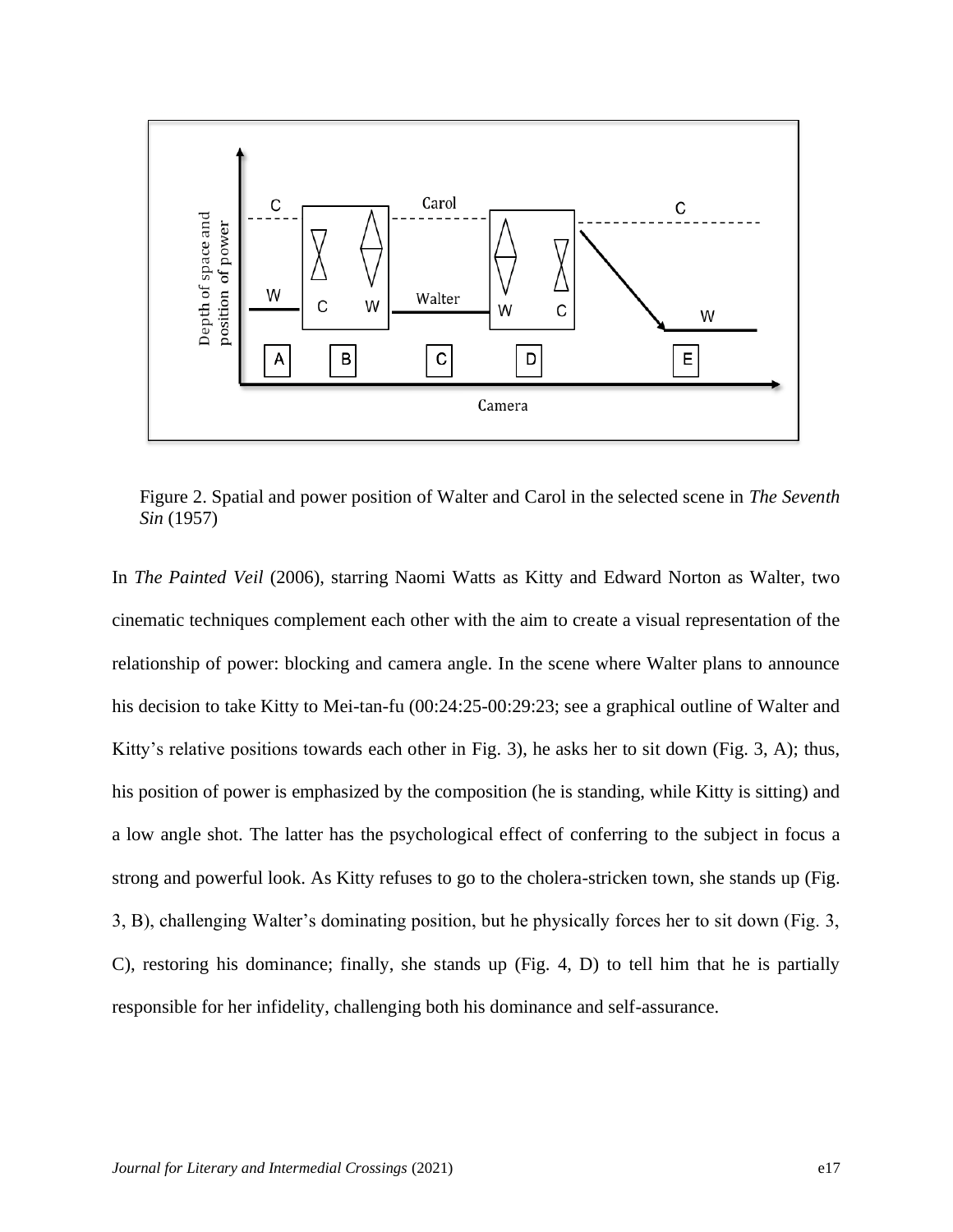

Figure 3. Spatial and power position of Walter and Kitty in the selected scene in *The Painted Veil* (2006)

Regarded from the visual point of view, this scene in the first screen version of *The Painted Veil* demonstrates the predominantly strong and more authoritative position of Walter in relation to his wife, as he both starts and finishes the scene standing and dominating the discussion. The second screen version puts the female protagonist at the background at the beginning of the scene but allows her to finish the scene standing, seemingly dominating the situation and assuming a stronger position in the couple. Finally, in the third screen version, the power positions are defined through multiple channels, and the female protagonist is given a chance to stand up several times to challenge her husband's domination. It can be argued that in the latest version there are indications of the changed views of a woman's position in society in general and in marital relationships in particular.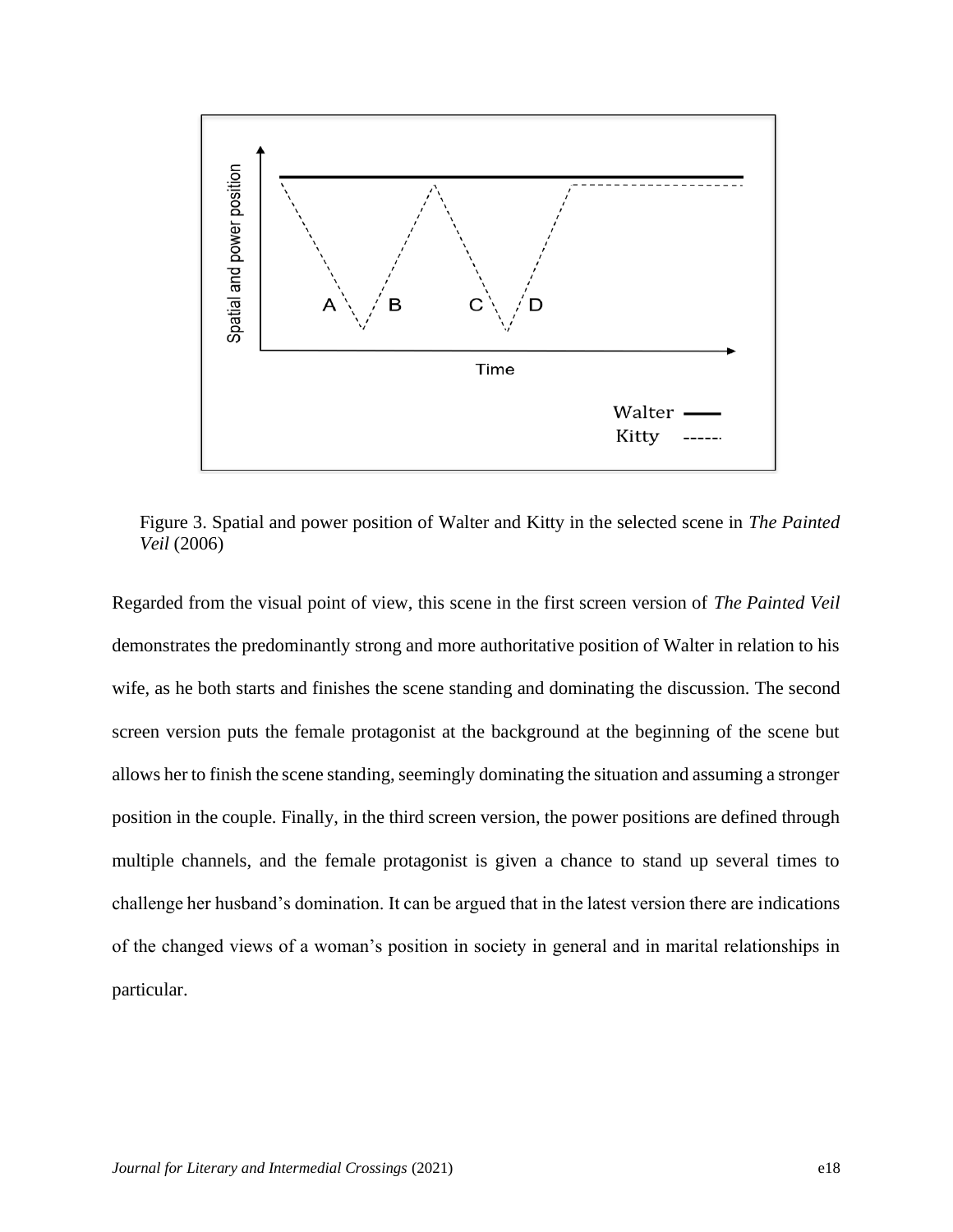#### **Conclusion**

The analysis above demonstrates how adaptations created in different periods reflect the position of women in society, each from their contemporary perspective, and subtly demonstrate a growing empowerment of the female protagonist. The analysis of a key scene, moreover, has shown how the visualization of the characters' relationships highlights the power struggle in the husband vs. wife relationship and the evolving dynamics and fluctuations of power from the early 1930s to the 21st century. The different cinematic techniques discussed in detail, such as various camera angles, prove to contribute significantly to the depiction of this power struggle.

It can be concluded that the novel and its film adaptations mirror the predominant discourses of their times and depict the characters in accordance with the expectations concerning gender roles. Through the analysis of visual representation of power relationships between specific characters, it has been established that cinematic techniques such as blocking and camera angles help define and intensify the relationship of power between the characters. Moreover, it has been demonstrated how the changing of the actors' positions in the frame reflects the representation of power dynamics between the characters and puts an emphasis on their fleeting moments of empowerment and attenuation.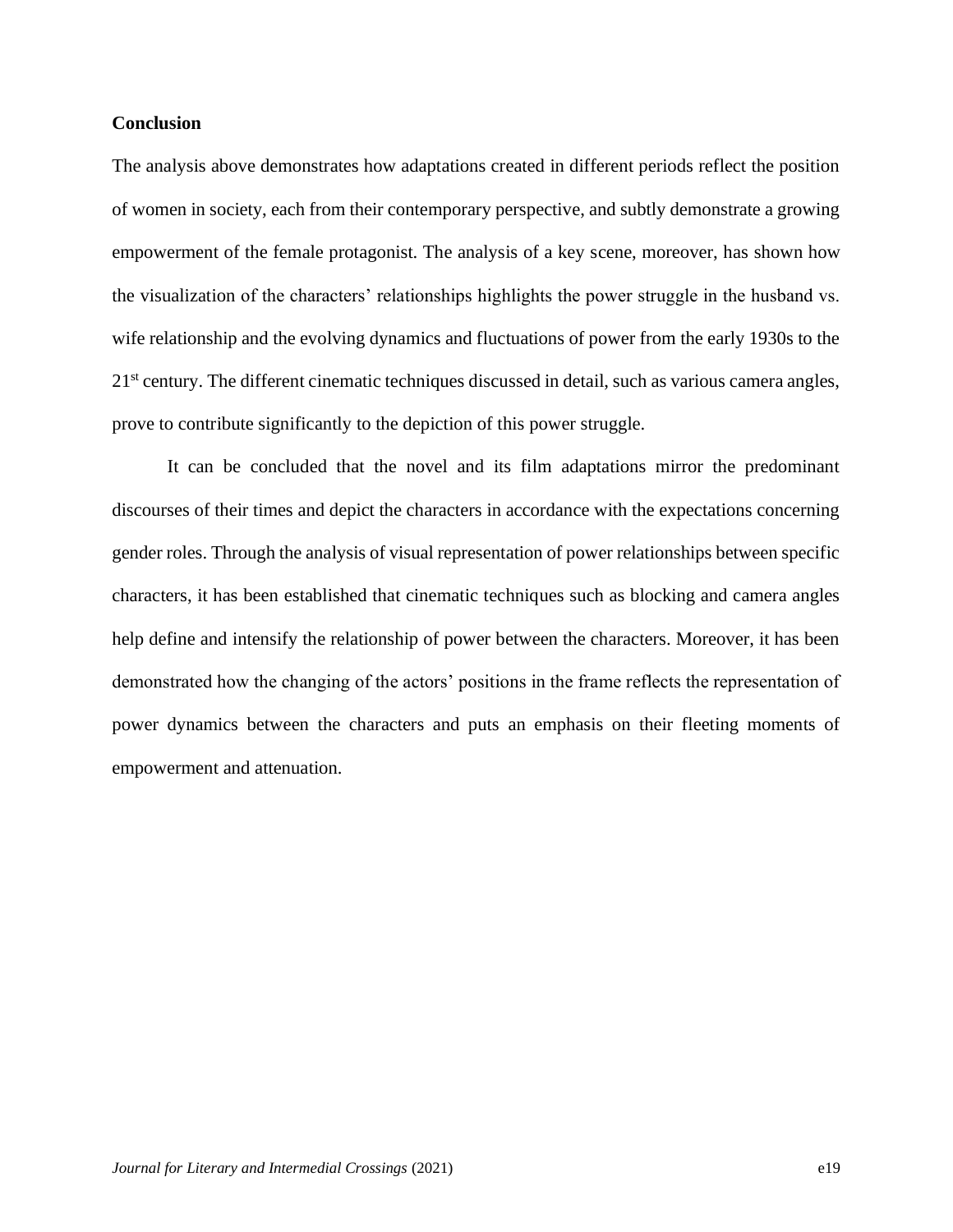#### **Works Cited**

Allen, Robert C., and Douglas Gomery. *Film History: Theory and Practice*. McGraw Hill, 1985.

Ashcroft, Bill, et al. *The Empire Writes Back: Theory and Practice in Post-Colonial Literatures*. Routledge, 1989.

Belton, John. *American Cinema/American Culture*. 2nd ed., McGrow Hill, 2005.

- Boggs, Joseph M., and Dennis W. Petrie. *The Art of Watching Films*. Seventh edition, McGraw Hill, 2008.
- Caputi, Jane. "The Pornography of Everyday Life." *Mediated Women. Representations in Popular Culture*, edited by Marian Meyers, Hampton Press, 1999, pp. 57-80.
- Davies, Jude, and Carol R. Smith. *Gender, Ethnicity and Sexuality in Contemporary American Film*. Keele UP, 1997.
- Earley, Steven C. *An Introduction to American Movies*. New American Library, 1979.

Elliott, Kamilla. *Rethinking the Novel/Film Debate.* Cambridge UP, 2003.

- Holden, Philip. "An Area of Whiteness: The Empty Sign of *The Painted Veil*." *ESC: English Studies in Canada*, vol. 20, no. 1, March 1994, pp. 61-77. *Project Muse*, doi: [10.1353/esc.1994.0041.](https://doi.org/10.1353/esc.1994.0041) Accessed 13 June 2021.
- Hollows, Joanne, and Marc Jancovich. *Approaches to Popular Film*. Manchester UP, 1995.

Hutcheon, Linda. *A Theory of Adaptation.* Routledge, 2006.

- Jarvie, I. C. *Movies as Social Criticism: Aspects of Their Social Psychology*. The Scarecrow Press, 1978.
- Jess-Cooke, Carolyn. *Shakespeare on Film: Such Things as Dreams Are Made Of*. Wallflower, 2007.

Kozloff, Sarah. *Overhearing Film Dialogue*. U of California P, 2000.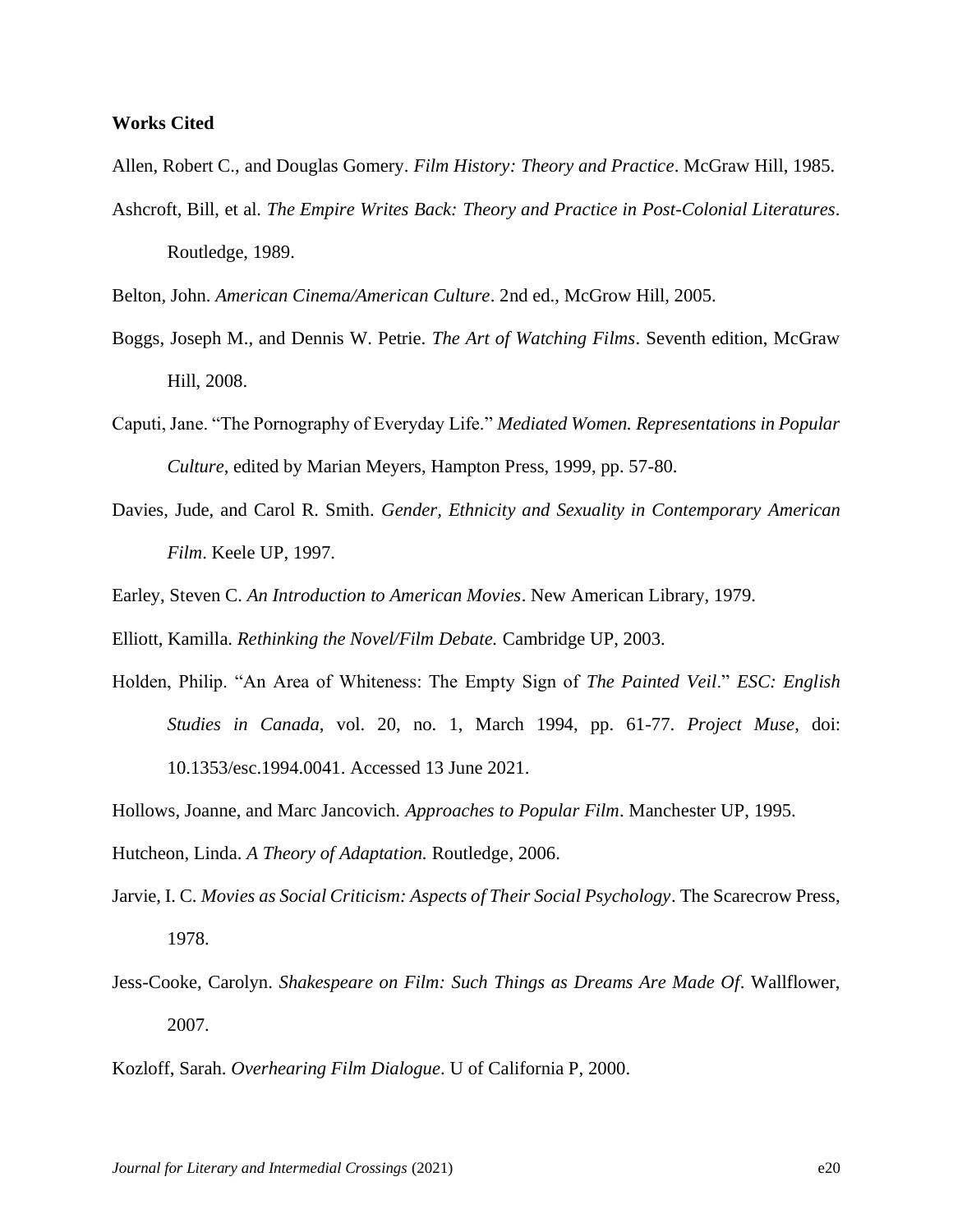- Kuner, M. C. "Maugham and the West." *The World of Somerset Maugham*, edited by Klaus W. Jonas. Peter Owen, 1959, pp. 37-95. *Internet Archive*, archive.org/stream/in.ernet.dli.2015.182521/2015.182521.The-World-Of-Somerset-Maugham\_djvu.txt. Accessed 25 Oct. 2021.
- Kurzawa, Agnieszka. "Transgressing the Spaces in Film Adaptation in W. S. Maugham's *The Painted Veil* [sic]." *Women's Space and Men's Space*. U of Lodz, 2017, pp. 119-23. *Core.ac.uk*, core.ac.uk/download/pdf/159383743.pdf. Accessed 25 Oct. 2021. PDF.

Lacey, Nick. *Introduction to Film*. Palgrave Macmillan, 2005.

Lengsfield, Michael. "Thoughts on Character." An Introduction to Screenwriting Course, part 2.4.

U of East Anglia, *FutureLearn* MOOC platform, 2020. Accessed 15 Aug. 2020.

Lewis, Jon. *Hollywood v. Hard Core*. New York UP, 2000.

Maltby, Richard. *Hollywood Cinema*, 2nd edition, Blackwell Publishing, 2003.

Maugham, W. Somerset. *The Painted Veil*. Vintage Books, 2001.

- McFarlane, Brian. *Novel to Film: An Introduction to the Theory of Adaptation*. Oxford UP, 1996.
- McGuire, John Thomas. "Rending the Veils of Illusion: W. Somerset Maugham's 'The Letter' and Its Two Definitive Film Interpretations." *Framework: The Journal of Cinema and Media*, vol. 53, no. 1, Wayne State UP, 2012, pp. 7-21. *JSTOR*, [www.jstor.org/stable/41552296.](http://www.jstor.org/stable/41552296) Accessed 24 Oct. 2021.
- Mohanty, Chandra Talpade. "Under Western Eyes: Feminist Scholarship and Colonial Discourses." *Colonial Discourse and Post-Colonial Theory: A Reader*, edited by Patrick Williams and Laura Chrisman, Longman, 1994, pp. 196-220.
- Pan, Yitong. "From *The Painted Veil* to Its Screen Version: The Changing Journey of Salvation and the Unchanging Spiritual Destination." *Advances in Social Science, Education and*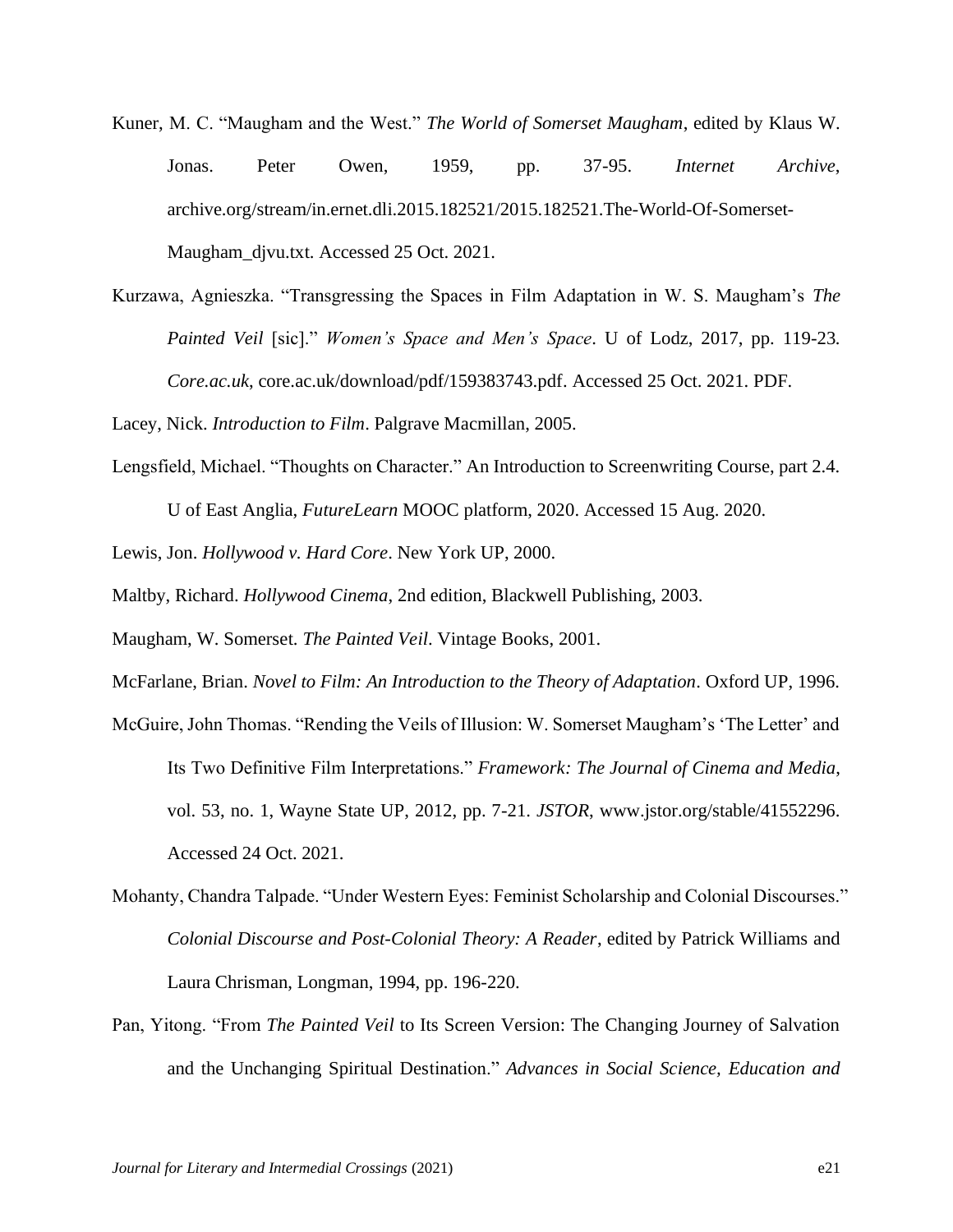*Humanities Research*, vol. 559, Proceedings of the 2<sup>nd</sup> International Conference on Language, Art and Cultural Exchange (ICLACE 2021), pp. 148-53. PDF.

- *The Painted Veil*. Directed by Richard Boleslawski, performances by Greta Garbo and Herbert Marshall. Metro-Goldwyn-Mayer, 1934.
- *The Painted Veil*. Directed by John Curran, performances by Naomi Watts and Edward Norton. Warner Independent Pictures, 2006.
- *The Seventh Sin*. Directed by Ronald Neame, performances by Eleanor Parker and Bill Travers. Metro-Goldwyn-Mayer, 1957.
- "'The Seventh Sin' Opens at the Palace." Digitised archive, *The New York Times*, 29 June 1957, [www.nytimes.com/1957/06/29/archives/the-seventh-sin-opens-at-the-palace.html.](http://www.nytimes.com/1957/06/29/archives/the-seventh-sin-opens-at-the-palace.html) Accessed 30 June 2021.
- Stam, Robert. Introduction. *Literature and Film: A Guide to the Theory and Practice of Film Adaptation*, edited by Robert Stam and Alessandra Raengo. Blackwell Publishing, 2005, pp. 1-52.